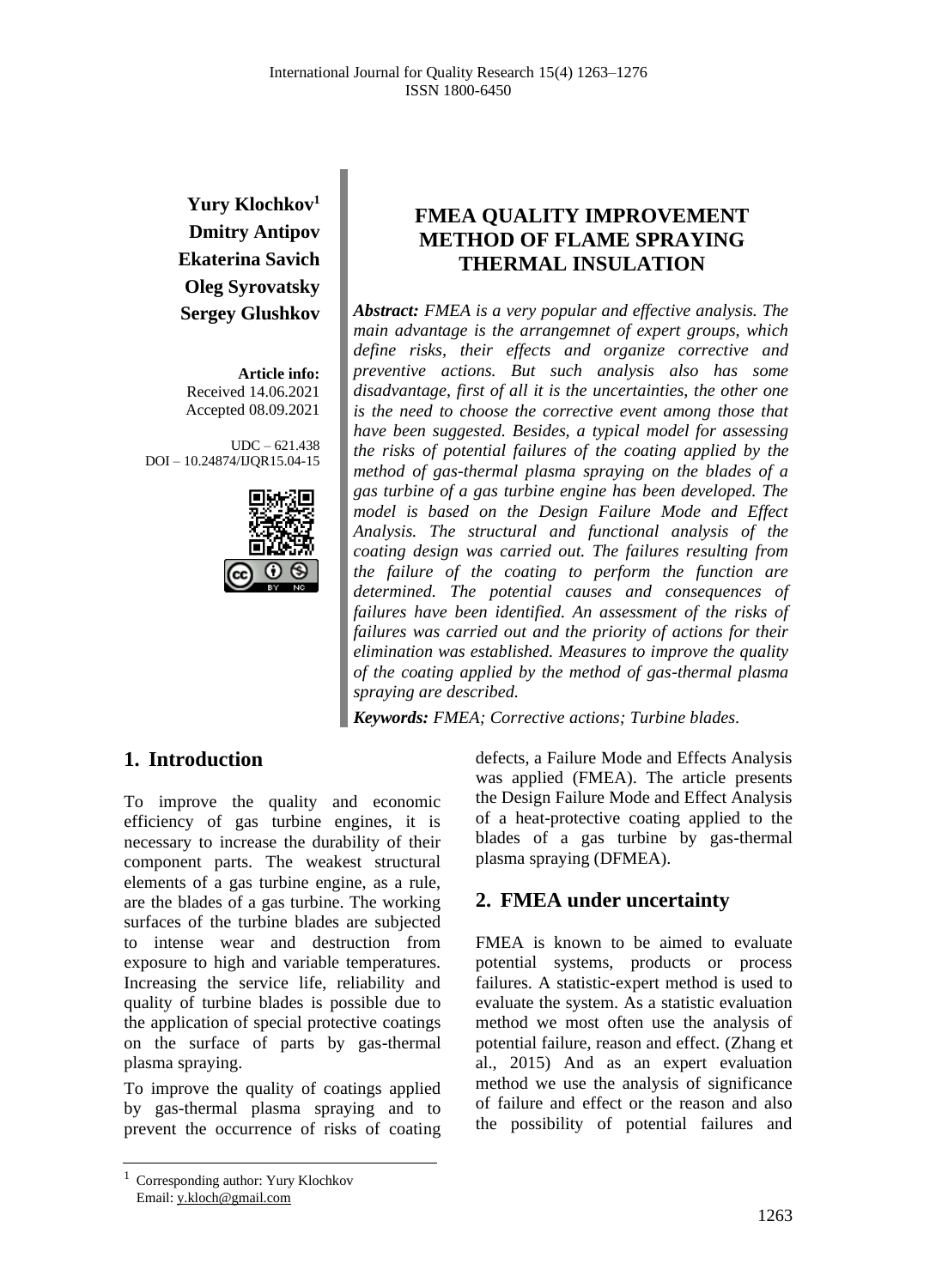

effects, which depends on the risk evaluation model.

According to scientific theories, there are the following types of uncertainties of FMEA:

• Environmental uncertainty (1st type). It is estimated by the relationship of the amount of system information and the confidence level in the accuracy of this information, which means the system information quantity and quality relationship (Li et al., 2015).

Decision-making uncertainty (2nd type). It is described by the probability of the decision made. According to FMEA results, some corrective actions are being developed, the probability of which is other than unity (Singh Chauhan et al., 2017).

• The decision effect uncertainty (3d) type). The state of the system is dynamic and the implementation of the approved event will lead to the change of the FMEA as a whole, as the risk evaluation will change (Liu et al., 2016). Besides, when the risk priority number is calculated, there is very often a need to check the analysis again, because the discrepancy appears between the experts evaluation of both effect significance and the general risk model in the system and calculation results, which is the decision effect uncertainty of points mentioned in FMEA tables and charts (Kozlovskiy et al., 2014).

• Variation uncertainty (4th type). Variation uncertainty is a change of parameters and system operation conditions – a new quasi-conditions uncertainty, in other words it is variability (Jin et al., 2015). A system changes during FMEA, the data collection itself changes. In fact, FMEA is expected for the stationary system analysis and it is important to take into account this disadvantage (Toroptsev et al., 2019).

## **2.1 Uncertainties during FMEA**

*Uncertainty as the information measure.* It is informational entropy known by research of Hartley, Shannon and others. In our case it

shows unpredictability of any risk or its factors, and also any specific effect, because there are systems, where risks or its factors can lead to several effects with a certain share of probability.

*Uncertainty as the level of awareness*. It describes the state of uncertainty, when there is a gap between the real level of awareness (knowledge about the system) and the system itself (Lee et al., 2015). A solution to this problem during FMEA is known to be in finding a professional team of experts that can characterize the behavior of a system at each stage of a life cycle (Facchinetti & Osmetti, 2018).

*Uncertainty as a need of choice*. The main problem of this type of uncertainty is that it is quite difficult to set specific characteristics of corrective actions efficiency (Wang et al., 2015). Thus, there is a need to design such a FMEA procedure that considers alternative options of corrective actions.

*Uncertainty of a data quality.* Data quality consists of the following characteristics:

- reliability,
- accuracy,
- information exhaustiveness,
- value,
- data relevance.
- information clarity.

The evaluation of information by uncertainty is based on data relevance and accuracy, its exhaustiveness and clarity (Panyukov & Kozlovskiy, 2014). Besides, data quality in this case can be shown by information asymmetry, which means the information about system is distributed irregular among experts, which is acceptable (Du et al., 2016).

If information asymmetry leads to the professional dialogue and corrective actions, then "expert failure balance" (a situation when experts equally use inaccurate, nonexhaustive, unreliable information or intelligent database) leads to non-effective solutions and as a result FMEA appears to be unreasonable. (Zharov &Kozlov, 2018)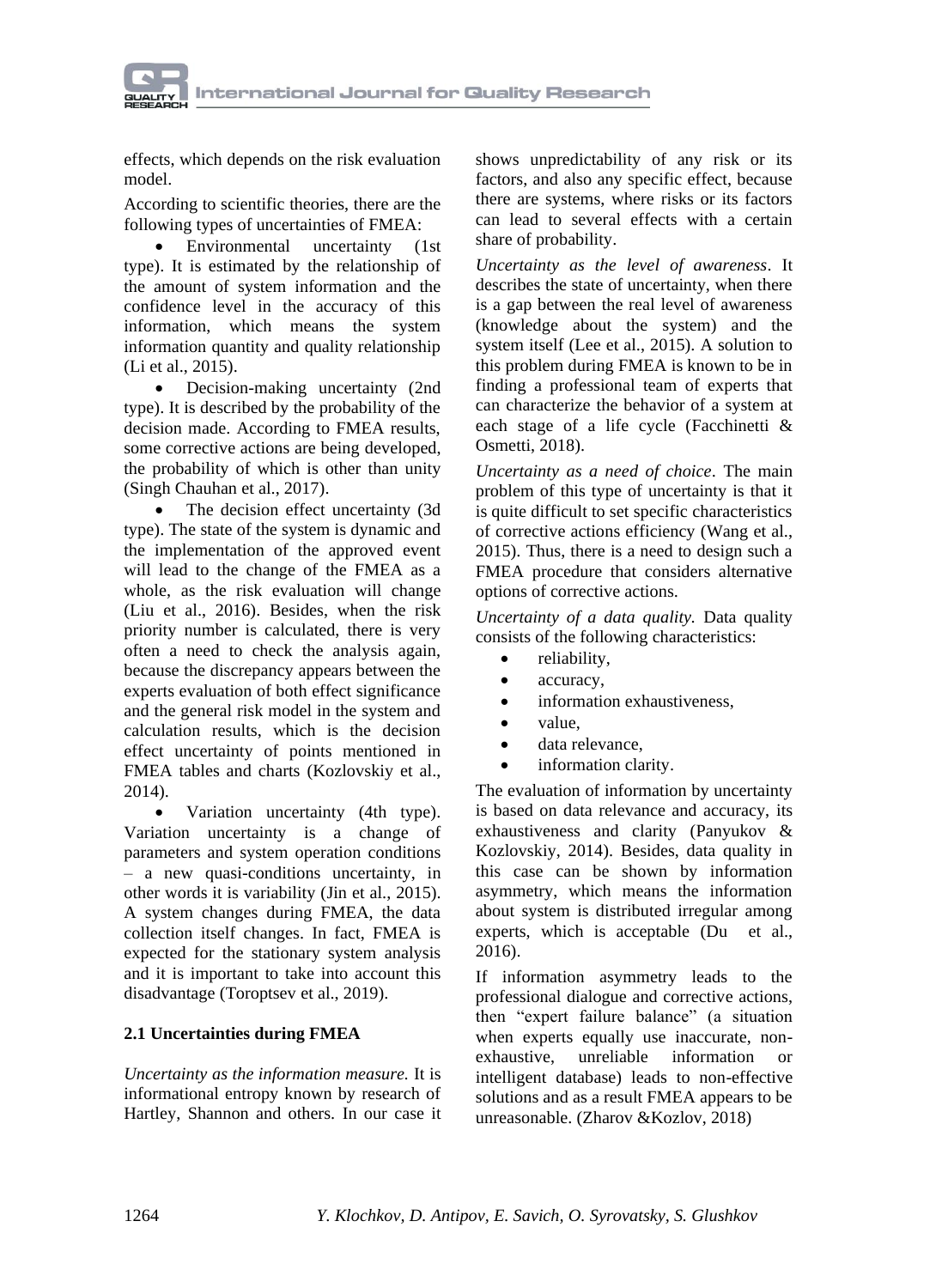*Uncertainty as a source of risk*. Risk depends on uncertainty, which means when the uncertainty increases, the risk increases as well (Franceschini & Maisano, 2015). The increase value will change and it depends on such a concept as "risk elasticity". Uncertainty can be a direct source of risk.

*Uncertainty as an ambiguousness of events*. The decision is taken in conditions of uncertainty; it is not possible to estimate the probability of potential results (Liu et al., 2019).

*Uncertainty as a management tool and the tool of system stability.* One of system uncertainty is its self-organization. In that case, when the vector of self-organization is co-directed with the general development vector, the level of system management is high (Kartashevskii et al., 2015). In other case, when the vectors are discrepant (for example, individuals that are interested in siphoning off gas appear in the system), then the system is suddenly out of control.

## **2.2 The method of approximation FMEA results to single-objective task of arranging corrective actions.**

As a result of cooperation with the expert group during FMEA a number of alternative corrective actions appears, so there is a need to make a choice. (Zhu et al., 2018)

The costs of each alternative are known. And there is a suggestion to find a relation between an exact corrective action and failures and their reasons (Bril et al., 2019).

So,  $D_{ij}$  is a value that the risk priority number (RPN) will be divided on, where i characterizes a single corrective action, and j – a new state of a system with its risk numbers. Then the original data for choosing the alternative can be shown in the Table 1.

**Table 1.** The original data for choosing the alternative

| Alternatives of<br>corrective actions | The cost of<br>corrective actions | The future values of RPN<br>(by failure, reason and effect) |          |                |  |  |  |  |
|---------------------------------------|-----------------------------------|-------------------------------------------------------------|----------|----------------|--|--|--|--|
|                                       |                                   |                                                             | $\cdots$ |                |  |  |  |  |
|                                       |                                   |                                                             |          |                |  |  |  |  |
|                                       |                                   |                                                             | $\cdots$ |                |  |  |  |  |
| $\cdots$                              | $\cdots$                          | $\cdots$                                                    | $\cdots$ | $\cdots$       |  |  |  |  |
| m                                     |                                   |                                                             | $\cdots$ | m <sub>r</sub> |  |  |  |  |

Let us define the level of single corrective action influence on risk priority number of a single failure as  $a_{ii}$ .

$$
a_{ij}=100\%\frac{D_{ij}-I_i}{I_i}
$$

We have to make some changes, because the values  $D_{ij}$  and  $I_i$  in this formula have different dimensions.  $I_i$  is measured in Russian rubles and actually does not have any limitations above, but it cannot be less than 0.  $D_{ij}$  is the value of a single RPN, so it changes from 1 to 1000 (in the case when the 1 to 10 scale is chosen during evaluation). So, it is necessary to find the relation between the corrective action cost value and risk reduction value (Luo et al., 2015).

Actually it is necessary to answer the question: which amount of money is allowed to invest per risk unit. It is easier to range all costs from 1 to 1000. (Saricam et al., 2015)

However, it is not enough, because  $D_{ij}$  is a single risk value, i.e. RPN value and as a result we have the following problem: according to this calculation formula we have the relation of single risk value and corrective action costs (from 1 to 1000), which does not allow to calculate the amount of money spent by the company on risk reduction.

Consequently,  $D_{ij}$  has to be shown not by a single risk value, but the level of its reduction. This can be calculated either by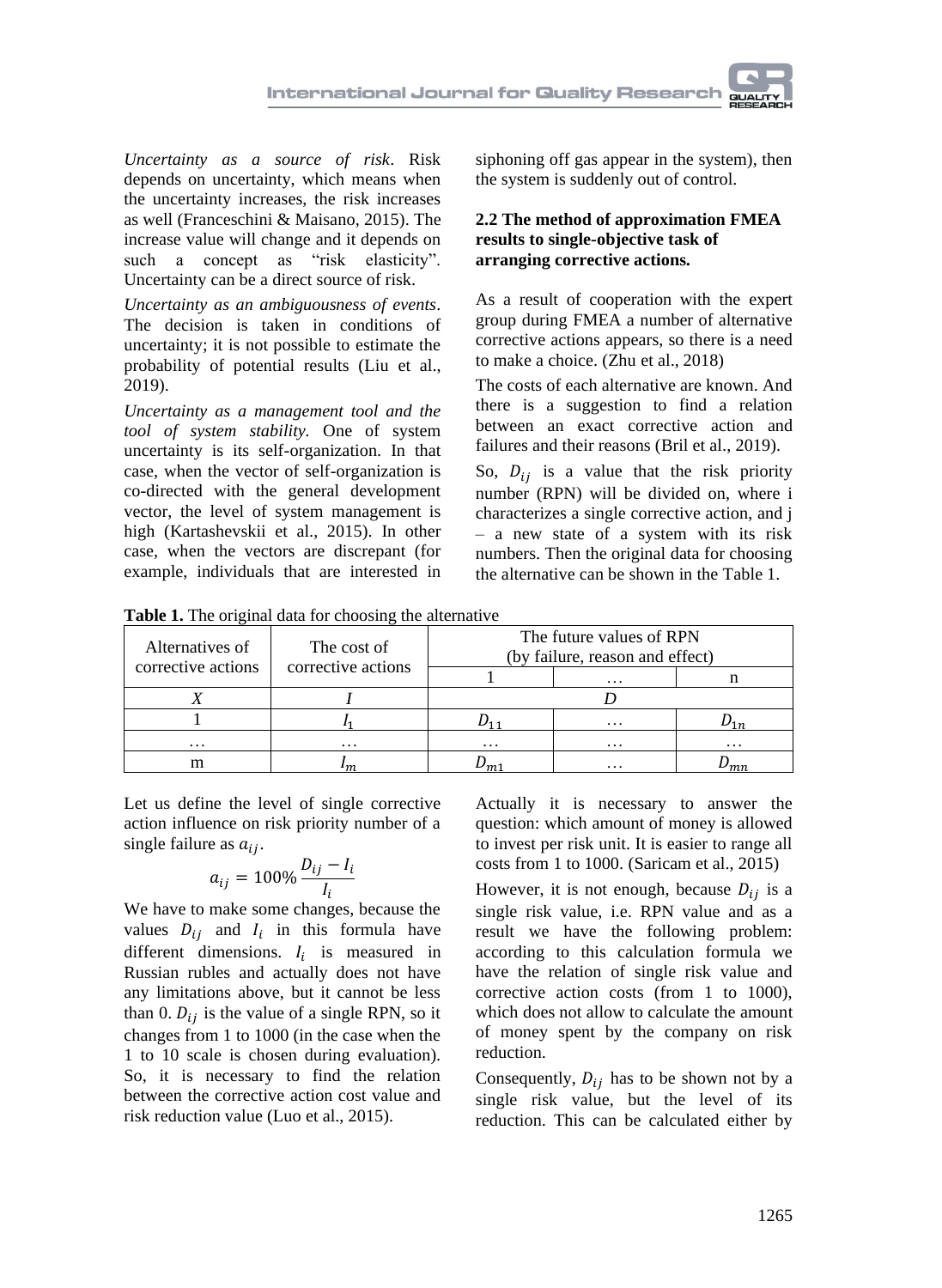

the difference of risk priority numbers before or after corrective actions (besides, RPN value after corrective actions is a forecasting one, so it has some uncertainty) or by their relation, that is the calculation of share.

To consider the importance of risk and the level of its reduction we suggest the following procedure. We know both the calculations of RPN before corrective actions implementation and the forecasting risk values after the corrective actions. Let us introduce the risk significance concept and set it equal to the level of original risk according to the scale.

**Table 2.** RPN values before and after corrective actions

| <b>RPN</b> values<br>before<br>corrective<br>actions | <b>Suggested</b><br>risk<br>significance<br>scale | <b>RPN</b> values<br>after corrective<br>actions |
|------------------------------------------------------|---------------------------------------------------|--------------------------------------------------|
| $RPN_{before}$                                       | $B_{p}$                                           | $RPN_{after}$                                    |
| 1000                                                 | 100                                               | 700                                              |
| 900                                                  | 90                                                | 600                                              |
| 800                                                  | 80                                                | 500                                              |
| 700                                                  | 70                                                | 400                                              |
| 600                                                  | 60                                                | 100                                              |
| 500                                                  | 50                                                | 100                                              |
| 400                                                  | 40                                                | 100                                              |
| 300                                                  | 30                                                | 100                                              |
| 200                                                  | 20                                                | 100                                              |
| 100                                                  | 10                                                | 100                                              |
|                                                      |                                                   |                                                  |

Let us suggest that original risk is equal to 1000, after corrective actions it will be equal to 700, original risk equal to 900 will turn 600 after corrective actions and so on according to the table.

Then we calculate  $d_{ij}$  – the evaluation of risk level change after corrective action implementation as following:

$$
d_{ij} = \frac{(RPN_{before} - RPN_{after}) \cdot B_p}{1000},
$$

The calculation results are shown in the Table 3.

As a result there can happen a controversial situation, when the risk reduction from 1000 to 700 will be as much significant as a

reduction of risk from 600 to 100. This raises some concern, as RPN equal to 1000 is known to have a high probability of heavy injure or even death of staff or user, so its decrease till 700 has to be a priority at any circumstances. Consequently, a risk significance scale cannot be linear.

**Table 3.** The calculation results

| <b>RPN</b> values<br>before<br>corrective<br>actions | <b>Suggested</b><br>risk<br>significance<br>scale | <b>RPN</b><br>values<br>after<br>corrective<br>actions | <b>Calculation</b><br>results |
|------------------------------------------------------|---------------------------------------------------|--------------------------------------------------------|-------------------------------|
| $RPN_{before}$                                       | $\rm B_p$                                         | $RPN_{after}$                                          | $d_{ij}$                      |
| 1000                                                 | 100                                               | 700                                                    | 30                            |
| 900                                                  | 90                                                | 600                                                    | 27                            |
| 800                                                  | 80                                                | 500                                                    | 24                            |
| 700                                                  | 70                                                | 400                                                    | 21                            |
| 600                                                  | 60                                                | 100                                                    | 30                            |
| 500                                                  | 50                                                | 100                                                    | 20                            |
| 400                                                  | 40                                                | 100                                                    | 12                            |
| 300                                                  | 30                                                | 100                                                    | 6                             |
| 200                                                  | 20                                                | 100                                                    | 2                             |
| 100                                                  | 10                                                | 100                                                    | 0                             |
|                                                      |                                                   |                                                        | 0                             |

If we consider a hyperbolic dependence while calculating a risk significance scale, then the calculation results will be different. The example is shown in the table 4.

**Table 4.** Risk Significance Calculation results with a hyperbolic dependence

| <b>RPN</b> values | <b>Suggested</b> | <b>RPN</b> values |                    |
|-------------------|------------------|-------------------|--------------------|
| before            | risk             | after             | <b>Calculation</b> |
| corrective        | significance     | corrective        | results            |
| actions           | scale            | actions           |                    |
| $RPN_{before}$    | $B_{p}$          | $RPN_{after}$     | $d_{ij}$           |
| 1000              | 100              | 700               | 30                 |
| 900               | 72,9             | 600               | 21,87              |
| 800               | 51,2             | 500               | 15,36              |
| 700               | 34,3             | 400               | 10,29              |
| 600               | 21,6             | 100               | 10,8               |
| 500               | 12,5             | 100               | 5                  |
| 400               | 6,4              | 100               | 1,92               |
| 300               | 2,7              | 100               | 0.54               |
| 200               | 0,8              | 100               | 0.08               |
| 100               | 0,1              | 100               | 0                  |
|                   | 0,0001           |                   | 0                  |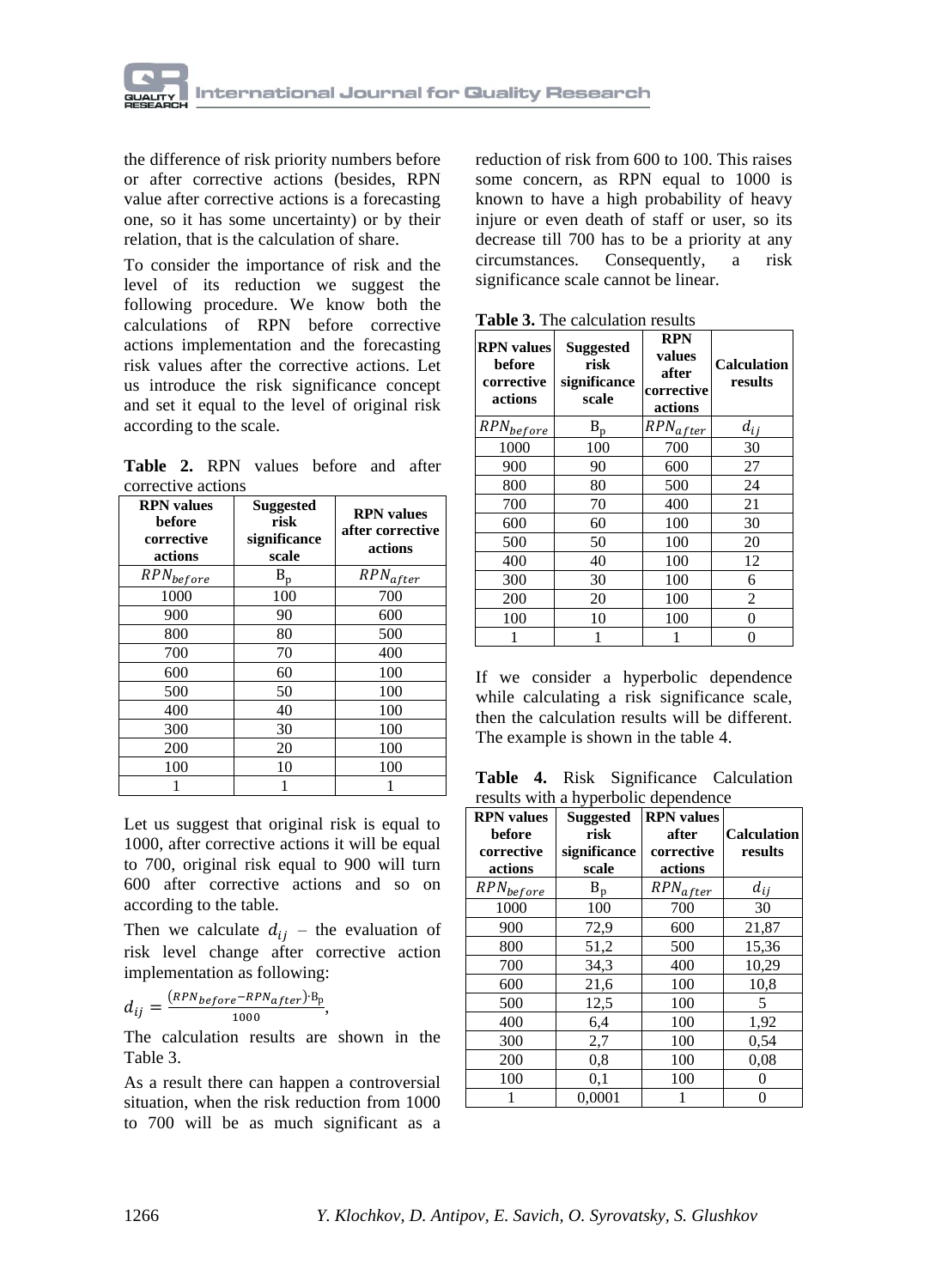

It is necessary to define the significance of risk, which depends on RPN value before corrective actions, besides the risk significance scale must be nonlinear, the higher is the risk, the higher is the level of its significance.

To consider costs we need to have the information about all failure costs before corrective actions and after them (Gazizulina et al., 2017). This will let us to calculate the effectiveness of corrective actions by costs according to the following formula:

$$
K_{eff.} = \frac{c_{before} - c_{after}}{c_{max}},
$$

where  $C_{max}$  – a maximum value between the costs difference before corrective actions and after them (all planned actions are considered);

 $C_{before}$  – Failure costs value of a specific risk;

 $C_{after}$  – expected failure costs value after planned corrective actions.

Then by multiplying  $d_{ij}$  and  $K_{eff}$  we get a numerical characteristic of corrective actions effectiveness, which considers both an original risk value and the level of its decrease and the amount of money needed for the planned corrective action (Lukichev & Romanovich, 2016). The value range of numerical characteristic of corrective actions effectiveness is (0;100).

|  |  |                                     | <b>Table 5.</b> Values of numerical characteristic |
|--|--|-------------------------------------|----------------------------------------------------|
|  |  | of corrective actions effectiveness |                                                    |

| Alternatives | Values of numerical          |  |   |  |  |  |  |  |  |  |
|--------------|------------------------------|--|---|--|--|--|--|--|--|--|
| οf           | characteristic of corrective |  |   |  |  |  |  |  |  |  |
| corrective   | actions effectiveness        |  |   |  |  |  |  |  |  |  |
| actions      |                              |  | n |  |  |  |  |  |  |  |
|              |                              |  |   |  |  |  |  |  |  |  |
|              |                              |  |   |  |  |  |  |  |  |  |
|              |                              |  |   |  |  |  |  |  |  |  |
|              |                              |  |   |  |  |  |  |  |  |  |

Then for a final choice of corrective actions and a plan of their implementation we can use a "minimax regret" principle (Liu et al., 2017).

After mentioned above calculations, we have the following table 6:

| Alternatives of    | Values of numerical characteristic of corrective actions effectiveness |      |                |                |      |      |  |  |  |  |  |
|--------------------|------------------------------------------------------------------------|------|----------------|----------------|------|------|--|--|--|--|--|
| corrective actions | 1                                                                      | 2    | $\mathfrak{Z}$ | $\overline{4}$ | 5    | 6    |  |  |  |  |  |
| a                  | 9.33                                                                   | 6,50 | 2,13           | 5,84           | 9,68 | 7,16 |  |  |  |  |  |
| b                  | 6,10                                                                   | 8,80 | 9,54           | 4,65           | 4,10 | 9,17 |  |  |  |  |  |
| $\mathbf c$        | 8,60                                                                   | 7,27 | 3,91           | 7,30           | 9,61 | 1,63 |  |  |  |  |  |
| d                  | 9,96                                                                   | 1,21 | 0,44           | 3,90           | 5,74 |      |  |  |  |  |  |
| e                  | 2,31                                                                   | 7,79 | 0,85           | 1,41           | 2,67 | 8,78 |  |  |  |  |  |
| f                  | 9,73                                                                   | 4,95 | 5,92           | 2,11           | 1,57 | 2,85 |  |  |  |  |  |
| g                  | 3,84                                                                   | 1.59 | 7,50           | 3.46           | 2,65 | 9,38 |  |  |  |  |  |
| h                  | 1,32                                                                   | 4,47 | 2,23           | 2,98           | 5,92 | 7,71 |  |  |  |  |  |
| 1                  | 0,87                                                                   | 4,23 | 9,61           | 3,75           | 1,40 | 7,40 |  |  |  |  |  |
|                    | 1,25                                                                   | 9,15 | 4,13           | 7,07           | 3,40 | 3,85 |  |  |  |  |  |
| $\bf k$            | 7,90                                                                   | 8,21 | 1,30           | 3,75           | 5,32 | 7,81 |  |  |  |  |  |
| maximum            | 9,96                                                                   | 9,15 | 9,61           | 7,30<br>9,68   |      | 9,38 |  |  |  |  |  |

**Table 6.** Values of numerical characteristic with a "minimax regret" principle.

We calculate maximum by each column. The column characterizes the influence of each alternative of corrective action on RPN of each failure.

Then we calculate the maximum as it is shown in the table 7.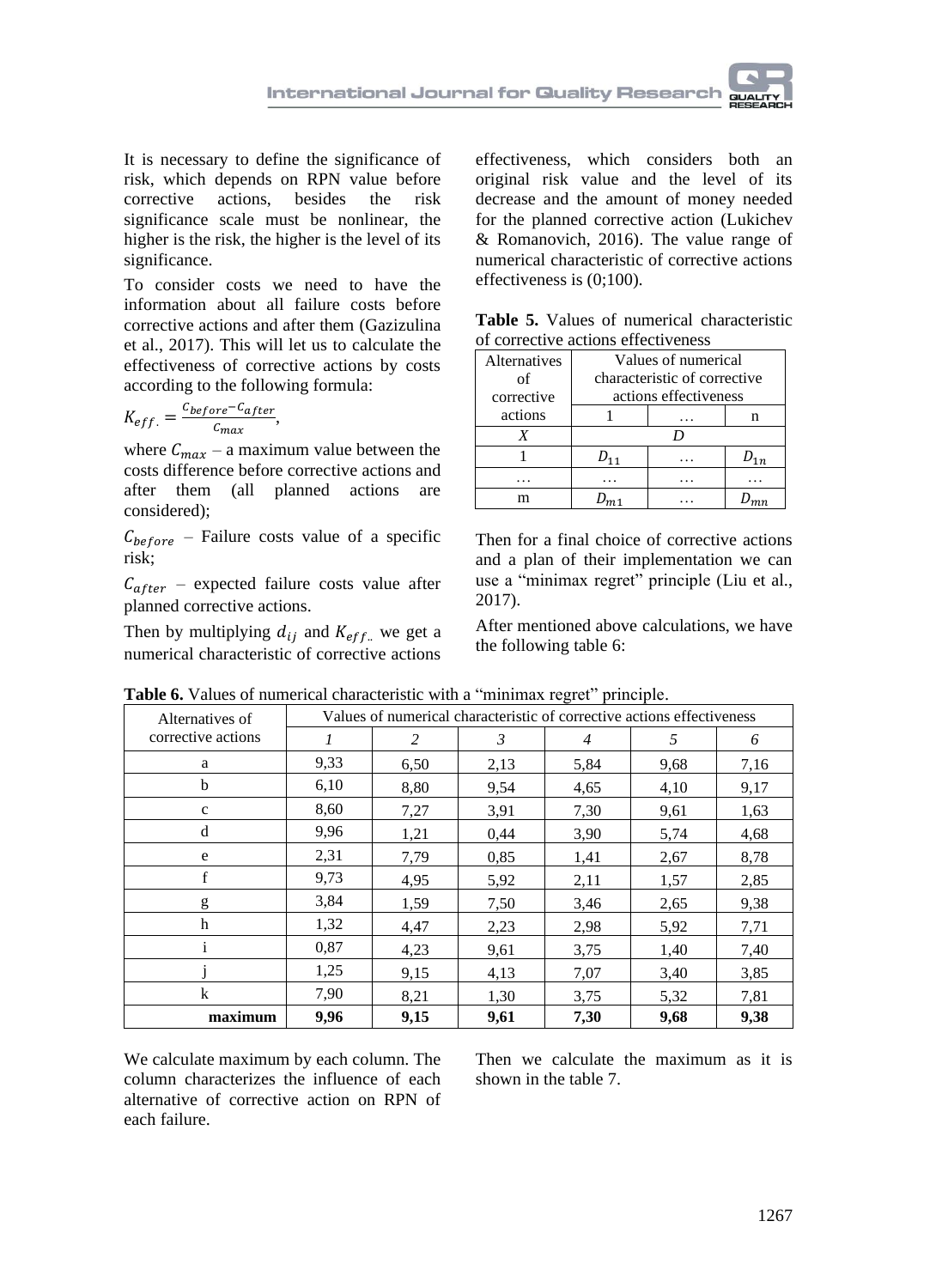| Alternatives of<br>corrective<br>actions |      | Modified values of numerical characteristic of corrective actions<br>effectiveness |      |      |      |         |      |  |  |  |  |  |  |  |
|------------------------------------------|------|------------------------------------------------------------------------------------|------|------|------|---------|------|--|--|--|--|--|--|--|
| a                                        | 0.64 | 2,65                                                                               | 2,21 | 7,48 |      |         |      |  |  |  |  |  |  |  |
| b                                        | 3,87 | 0.35                                                                               | 0,07 | 2,66 | 5,57 | 0,21    | 5,57 |  |  |  |  |  |  |  |
| $\mathbf c$                              | 1,36 | 1,88                                                                               | 5,70 | 0.00 | 0.06 | 7,75    | 7,75 |  |  |  |  |  |  |  |
| d                                        | 0,00 | 7,94                                                                               | 9,17 | 3.40 | 3.94 | 4,70    | 9,17 |  |  |  |  |  |  |  |
| e                                        | 7,65 | 1,36                                                                               | 8,76 | 5,90 | 7,00 | 0.60    | 8,76 |  |  |  |  |  |  |  |
| f                                        | 0,23 | 4,20                                                                               | 3,69 | 5,20 | 8,11 | 6,53    | 8,11 |  |  |  |  |  |  |  |
| g                                        | 6,12 | 7,56                                                                               | 2,11 | 3,84 | 7,02 | 0.00    | 7,56 |  |  |  |  |  |  |  |
| h                                        | 8,65 | 4,68                                                                               | 7,38 | 4,32 | 3.76 | 1,66    | 8,65 |  |  |  |  |  |  |  |
| $\mathbf{i}$                             | 9,10 | 4,92                                                                               | 0,00 | 3,55 | 8,27 | 1,98    | 9,10 |  |  |  |  |  |  |  |
|                                          | 8,71 | 0,00                                                                               | 5,48 | 0,23 | 6,28 | 5,53    | 8,71 |  |  |  |  |  |  |  |
| $\bf k$                                  | 2,06 | 0,94                                                                               | 8,31 | 3,55 | 4,35 | 1,56    | 8,31 |  |  |  |  |  |  |  |
|                                          |      |                                                                                    |      |      |      | minimum |      |  |  |  |  |  |  |  |

**Table 7.** Modified values of numerical characteristic of corrective actions effectiveness.

After that we calculate the minimum in the last column. So, a priority corrective action here is the action "b".

Then we can develop the plan of corrective action implementation. At first the action "b", then "a" and so on from the minimum value to maximum.

# **3. Design Failure Mode and Effect Analysis of a heat-protective coating**

To improve the quality and economic efficiency of gas turbine engines, it is necessary to increase the durability of their component parts.

The weakest structural elements of a gas turbine engine, as a rule, are the blades of a gas turbine. The working surfaces of the turbine blades are subjected to intense wear and destruction from exposure to high and variable temperatures. Increasing the service life, reliability and quality of turbine blades is possible due to the application of special protective coatings on the surface of parts by gas-thermal plasma spraying (Chen &

## Chiang 2015).

To improve the quality of coatings applied by gas-thermal plasma spraying and to prevent the occurrence of risks of coating defects, a Failure Mode and Effects Analysis was applied (FMEA).

The article presents the Design Failure Mode and Effect Analysis of a heat-protective coating applied to the blades of a gas turbine by gas-thermal plasma spraying (DFMEA). A two-layer coating consisting of an outer (ceramic) layer and an inner (metal) sublayer was considered as a plasma heat-protective coating. As a result of the structural analysis, a structural analysis tree of a gas turbine blade with a heat-protective coating Ni-Co- $Cr-AI-Y+ZrO<sub>2</sub>/8Y<sub>2</sub>O<sub>3</sub>$  is constructed, shown in the Figure 1.

The considered structural elements of the structure perform the main functions (picture 2), the failure of which leads to failures: low adhesive strength; low cohesive strength; low heat resistance; low corrosion resistance; low heat resistance; insufficient coating thickness; high roughness of the coating surface.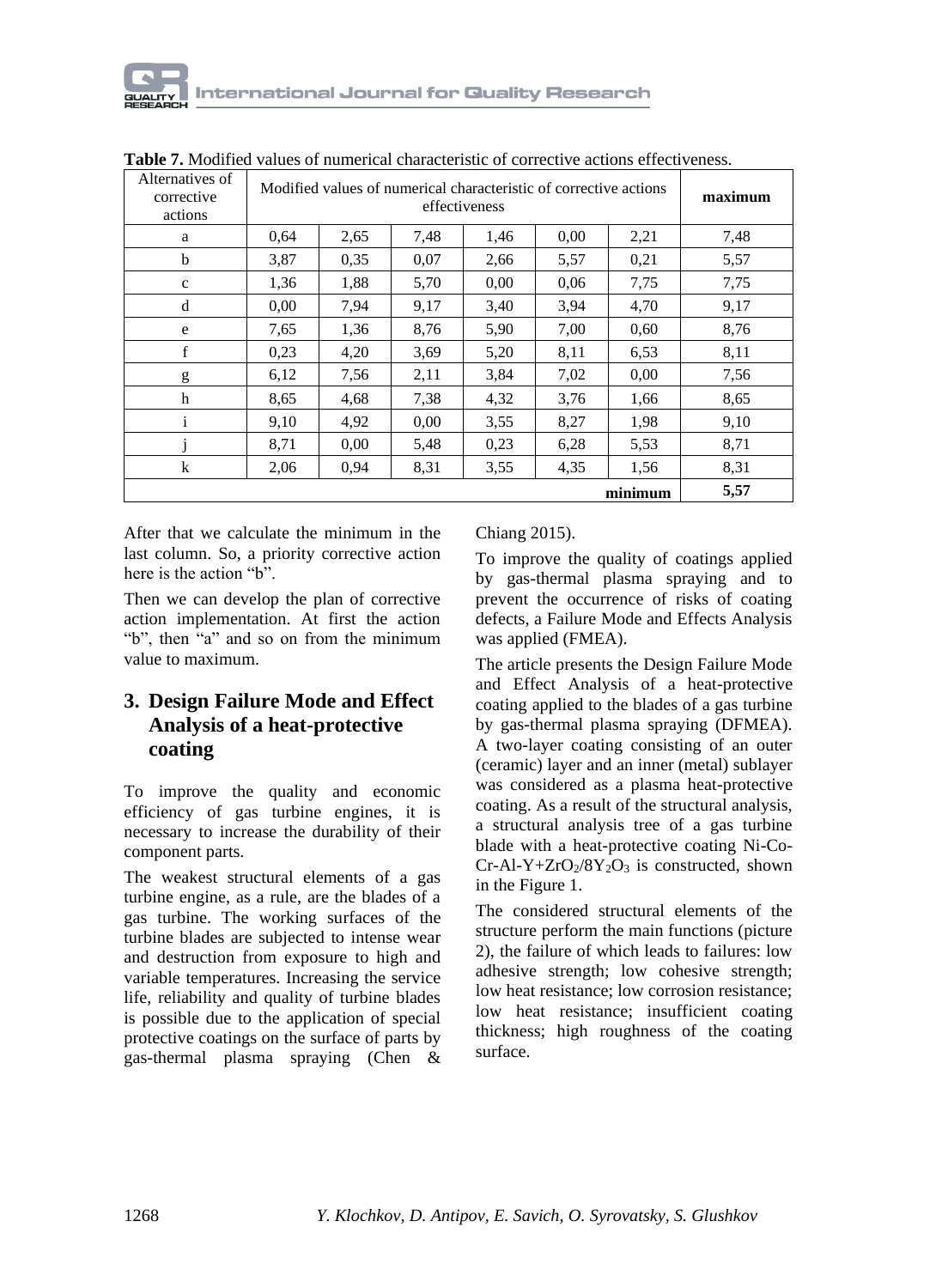

**Figure 1.**Tree of structural analysis of coated turbine blades

The considered structural elements of the structure perform the main functions (Figure 2), the failure of which leads to failures: low adhesive strength; low cohesive strength;

low heat resistance; low corrosion resistance; low heat resistance; insufficient coating thickness; high roughness of the coating surface.



**Figure 2.** Functional analysis of the coating

Each failure is characterized by a number of reasons for its occurrence, which include: the chemical composition of the powder material, granulation of powder particles, the degree of penetration of particles, the presence of oxides and foreign particles, as well as the structure of the applied coating.

Failures caused by these reasons lead to a loss of operability of coated parts, as well as to a decrease in the service life of the gas turbine engine (figure 3).

The structural analysis, functional analysis and failure analysis carried out made it possible to conduct assessments in accordance with the tables of general criteria

of the methodology DFMEA (AIAG & VDA FMEA Handbook-2019 FMEA Handbook: Failure Mode and Effects Analysis (Reference Manual)): significance of the consequences of failure occurrence (S), the possibility of failure occurrence (O) and failure detection measures (D).

Based on the results of the combination of these assessments, the priority of actions to eliminate the risks of failure is set (H(high), M(medium), L(low)). The results of the assessment and the priorities of actions are recorded in the DFMEA protocol chart (figure 4, see Appendix).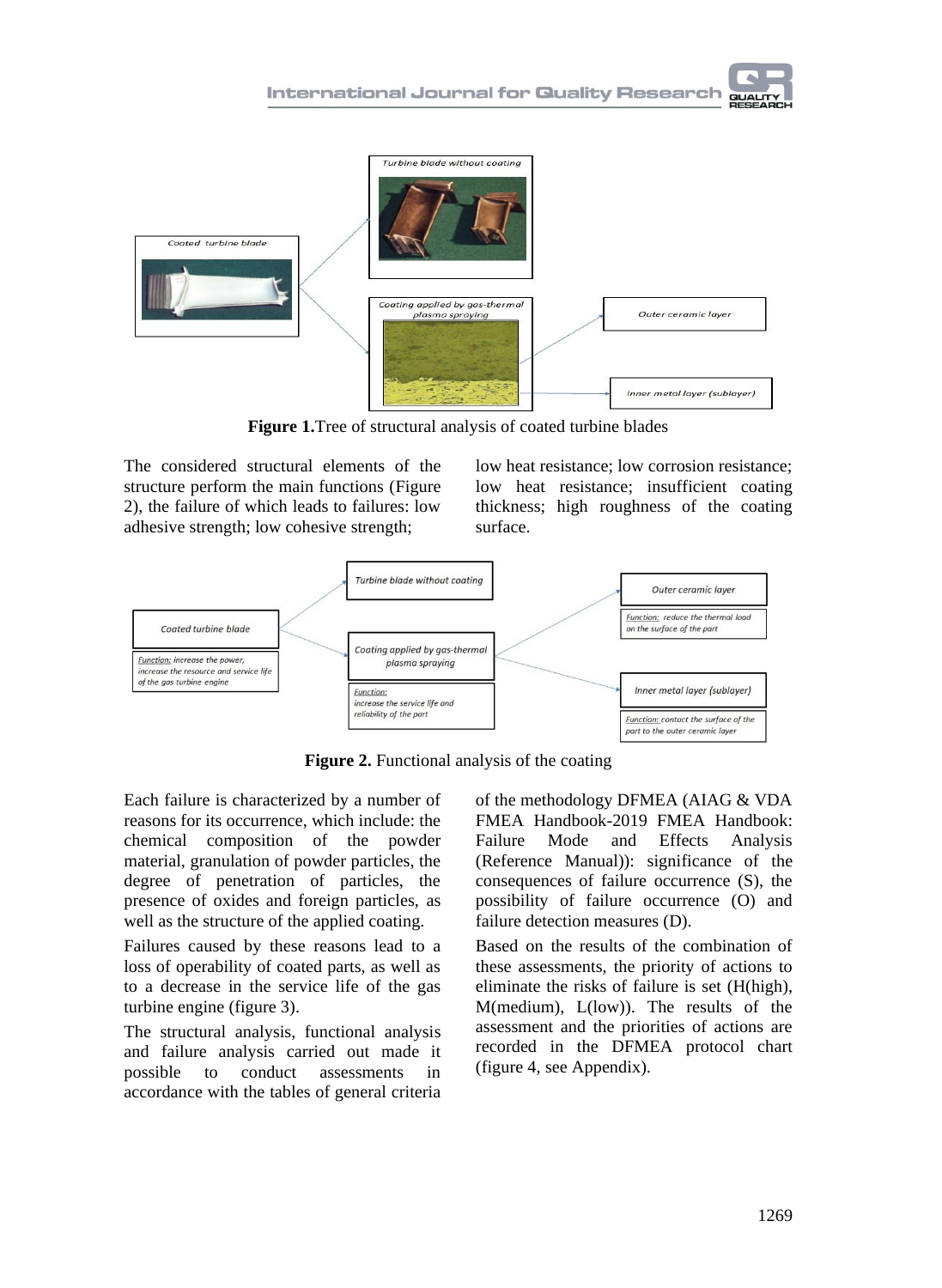



**Figure 3.** Failure analysis

The Design Failure Mode and Effect Analysis revealed the priorities of actions to eliminate the risks of failures (Chun & Cho, 2015). DFMEA allowed us to develop measures to prevent and detect the causes of failures in the heat-protective coating:

- investigation of the effect of the granulometric composition of the powder on the quality of the coating;
- simulation of heating and melting of the sprayed powder material in a plasma jet;
- investigation of the strength properties of the coating of a layered structure that allows us to develop a coating method for obtaining the necessary structure of a heat-protective coating.

To improve the quality of the design of the heat-protective coating applied to the blades of a gas turbine, the implementation of the developed measures was carried out. Since the powder material to be sprayed, depending on the specific supplier, has a different shape and a large spread of particles in diameters, therefore, the powder particles, moving in the plasma jet, accelerate to different speeds, and also have different trajectories of movement; they are in the high-temperature part of the plasma jet for different times; and under the influence of convective heat exchange and radiation heat exchange, they are heated to different temperatures.

As a result, the particles of the powder material during the formation of the coating have different degrees of melting and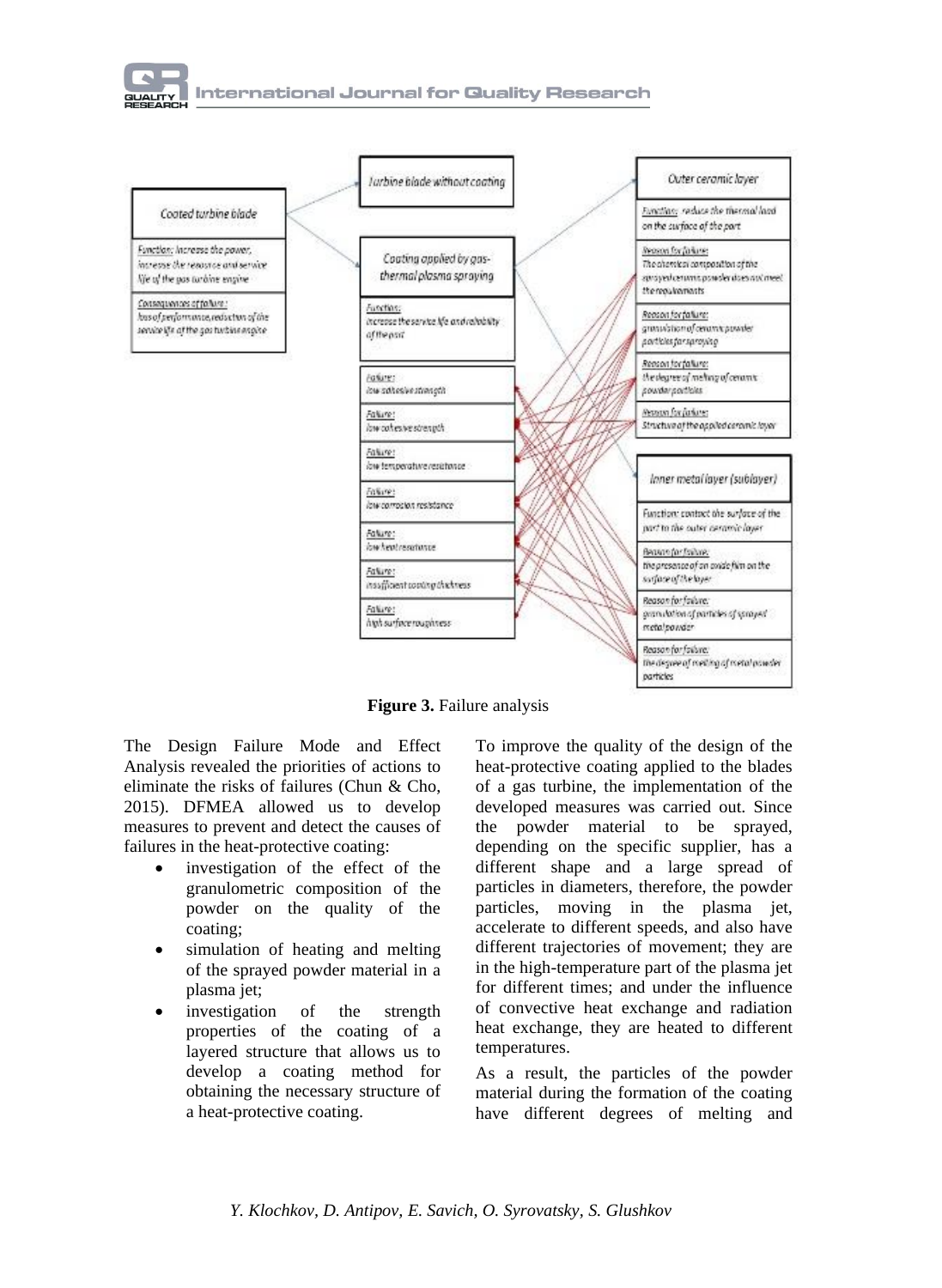deformation. The study of the influence of the granulometric composition of the powder was carried out on the basis of the study of the movement of particles in a plasma jet by the method of high-speed video shooting.

The particle velocity was measured in cross sections at a distance of 60 and 80 mm from the nozzle section. Studies have shown that the velocities of particles during their flight in the plasma flow vary in cross-section and

range from 90 to 150 m/s, which prove the presence of separation of particles of powder material in the plasma jet.

Studies of heating and melting of the sprayed powder material in a plasma jet were carried out using the ANSYS software. As a result of the simulation, the dependences of the temperature of the sprayed particle on the time of its stay in the plasma flow are obtained (Figure 5).



1 – the surface of the particle; 2 - the layer of the particle located between the surface and its center;

3 – the core of the particle



The analysis of the obtained dependences allowed us to establish the volume degree of melting of the particles, which cannot be determined by numerical methods. It is established that particles with a diameter of up to 10 microns completely reach the evaporation temperature, from 10 to 20 microns completely melt; from 20 to 60 microns melt to a depth of 40 to 60%, while their core remains in the solid phase, and

particles with a diameter of more than 80 microns melt to a depth of only 20 to 27%, remaining mostly non-molten solid particles.

Based on the results obtained, using the ANSYS software product, a coating applied with a powder material was modeled, taking into account the presence of two phases after spraying: the inner-solid, not molten, and the outer-crystallized, molten (Figure 6).



**Figure 6.** Model of the stress-strain state of a coating applied with a powder of 60 microns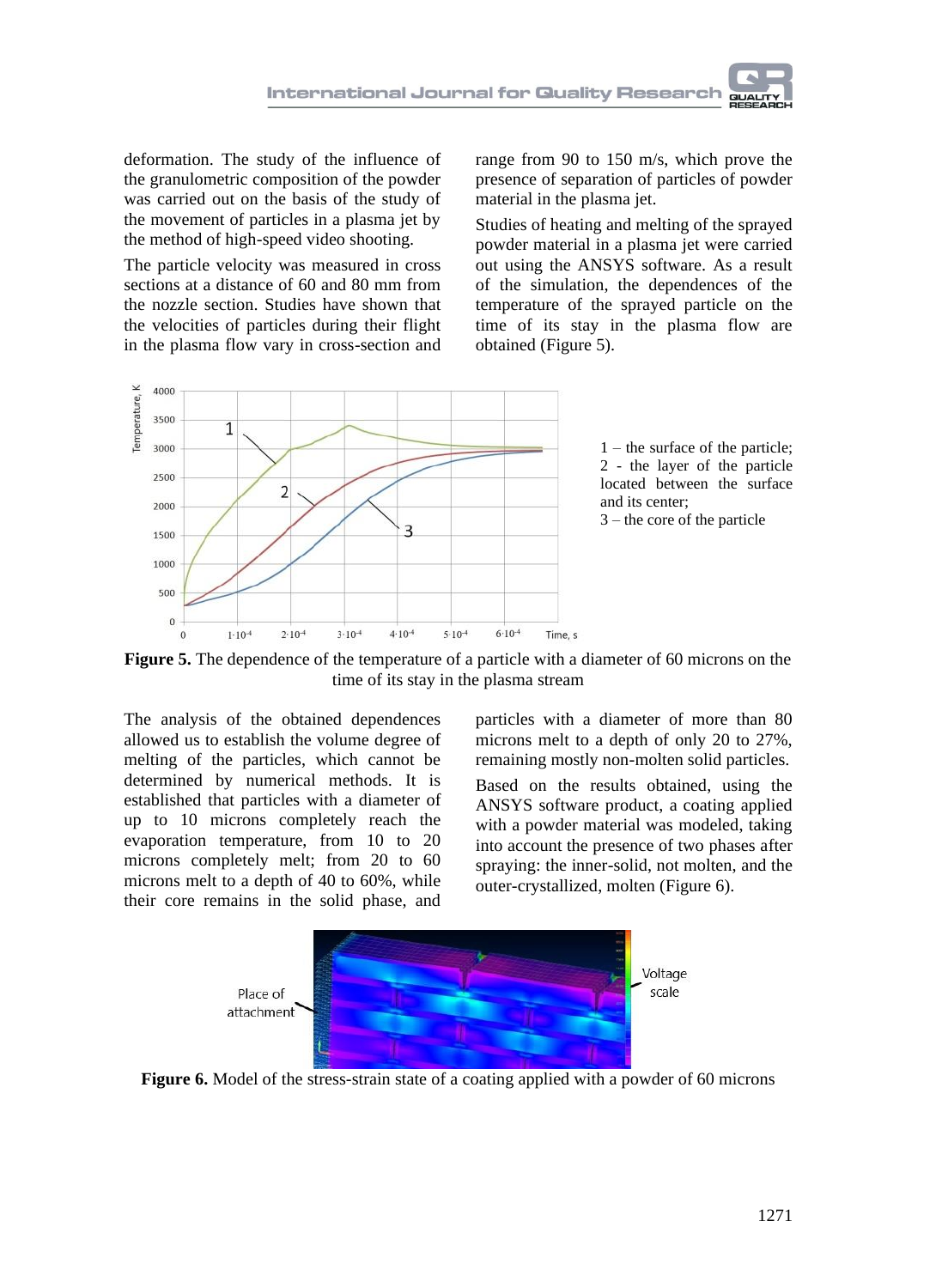

To estimate the stresses depending on the particle size, the parameter k is introduced, which is equal to the ratio of the particle diameter to its height:

$$
k = \frac{D_k}{h_k}
$$

Modeling of the loading of the coated sample allowed us to obtain the dependence of the maximum stresses in the sample on the parameter  $k$  (Figure 7). The analysis of the dependence showed that the coating with the parameter  $k$  in the range from 4.3 to 5.3 resists the load in the best way (Cheng et al., 2015).



**Figure 7**. Dependence of the maximum stresses in the sample on the parameter *k*

## **4. Conclusion**

As a result of our research, FMEA under uncertainty appears to be a controlled procedure. The results show mainly risks, which allows us to arrange corrective actions effectively.

To ensure a given degree of order of the coating in the formed layer, it is necessary to introduce an additional operation for sieving the powder material in the coating process to isolate a narrow fraction of powder particles.

Also, determine the technological parameters of the coating process necessary for the coating of the required structure corresponding to the maximum strength.

As a result of the study of the influence of the granulometric composition of the powder on the quality of the coating, the study of heating and melting of the sprayed powder material in a plasma jet and the study of the strength properties of the coating of the layered structure, the method of coating is described.

The developed method makes it possible to obtain heat-protective coatings that have a high damping ability, resistance to alternating mechanical and temperature stresses, as well as the ability to localize fatigue damage and microcracks inside the crystallite grain, without allowing cracks to grow to the structural material of the part base.

The implementation of the measures established during the DFMEA allowed to improve the quality of the heat-protective coating applied to the blades of the gas turbine. The re-evaluation allowed us to obtain reduced values of the significance of the consequences of failure occurrence (S), the possibility of failure occurrence (O) and failure detection measures (D), therefore, the priorities of actions to eliminate the risks of failure have changed from high (H) for medium (M) and low (L) (picture 4).

**Acknowledgment:** The article is published within the "Development of a Competitiveness Enhancement Methods of Fishing Fleet" (No.121031300159-6) government program of the Federal Agency for Fishery.

## **References:**

Bril, A., Kalinina, O., Kankovskaya, A., & Vilken, V. (2019). Operational risk management in financing environmental activities and personnel management projects. Paper presented at *the E3S Web of Conferences*, 110 doi:10.1051/e3sconf/201911002018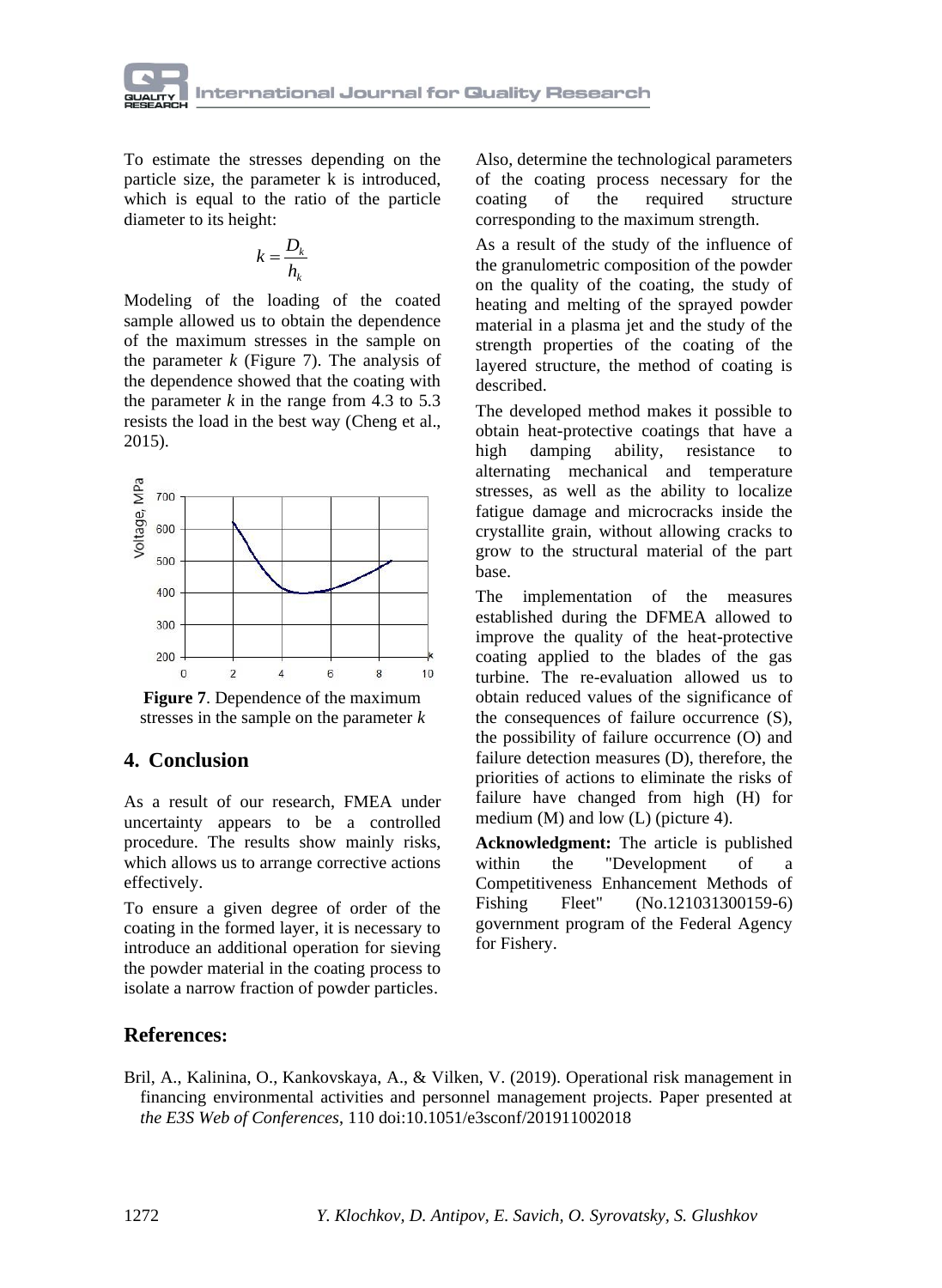- Chen, W., & Chiang, Y. (2015). A study of establishing the requirement assessment and improvement strategy to the product design based on customer-oriented. *Journal of Quality, 22*(6), 559-580. doi:10.6220/joq.2015.22(6).04
- Cheng, H., Liu, H., & Liao, T. (2015). An integrated product design and selection approach using grey QFD and grey TOPSIS methods. *International Journal of Information and Management Sciences, 26*(1), 29-50. doi:10.6186/IJIMS.2015.26.1.3
- Chun, J., & Cho, J. (2015). QFD model based on a suitability assessment for the reduction of design changes in unsatisfactory quality. *Journal of Asian Architecture and Building Engineering, 14*(1), 113-120. doi:10.3130/jaabe.14.113
- Du, Y., Lu, X., Su, X., Hu, Y., & Deng, Y. (2016). New failure mode and effects analysis: An evidential downscaling method. *Quality and Reliability Engineering International*, *32*(2), 737-746. doi:10.1002/qre.1753
- Facchinetti, S., & Osmetti, S. A. (2018). A risk index for ordinal variables and its statistical properties: A priority of intervention indicator in quality control framework. *Quality and Reliability Engineering International*, *34*(2), 265-275. doi:10.1002/qre.2254
- Franceschini, F., & Maisano, D. (2015). Prioritization of QFD customer requirements based on the law of comparative judgments. *Quality Engineering, 27*(4), 437-449. doi:10.1080/08982112.2015.1036292
- Gazizulina, A., Eskina, E., Vasilieva, I., & Valeeva, O. (2017). The reasons for the increase in self-organization in companies. *International Journal of Reliability, Quality and Safety Engineering, 24*(6) doi:10.1142/S0218539317400022
- Jin, J., Ji, P., Liu, Y., & Johnson Lim, S. C. (2015). Translating online customer opinions into engineering characteristics in QFD: A probabilistic language analysis approach. *Engineering Applications of Artificial Intelligence, 41*, 115-127. doi:10.1016/j.engappai.2015.02.006
- Kartashevskii, V. G., Kireeva, N. V., Buranova, M. A., & Chupakhina, L. R. (2015). Simulation and analysis of generalized queue system with arbitrary distributions of system parameters. *Infokommunikacionnye Tehnologii, 3*, 252-258.
- Kozlovskiy, V. N., Panyukov, D. I., & Dementev, S. A. (2014). Predicting the effectiveness of measures aimed at improving consumer satisfaction by cars in service. *Actual Problems of Economics*, *160*(1), 466-474.
- Lee, C. K. M., Ru, C. T. Y., Yeung, C. L., Choy, K. L., & Ip, W. H. (2015). Analyze the healthcare service requirement using fuzzy QFD. *Computers in Industry, 74*, 1-15. doi:10.1016/j.compind.2015.08.005
- Li, M. C., Yeh, C. B., Abbas, A., & Kuo, H. (2015). The application of FMEA and QFD to the improvement of packaging processes for transistors. *Journal of Quality, 22*(5), 441-460. doi:10.6220/joq.2015.22(5).05
- Liu, H., Deng, X., & Jiang, W. (2017). Risk evaluation in failure mode and effects analysis using fuzzy measure and fuzzy integral. *Symmetry*, 9(8) doi:10.3390/sym9080162
- Liu, H., You, J., Chen, S., & Chen, Y. (2016). An integrated failure mode and effect analysis approach for accurate risk assessment under uncertainty. *IIE Transactions* (Institute of Industrial Engineers), 48(11), 1027-1042. doi:10.1080/0740817X.2016.1172742
- Liu, H., You, J., Shan, M.,i & Su, Q. (2019). Systematic failure mode and effect analysis using a hybrid multiple criteria decision-making approach. *Total Quality Management and Business Excellence*, *30*(5-6), 537-564. doi:10.1080/14783363.2017.1317585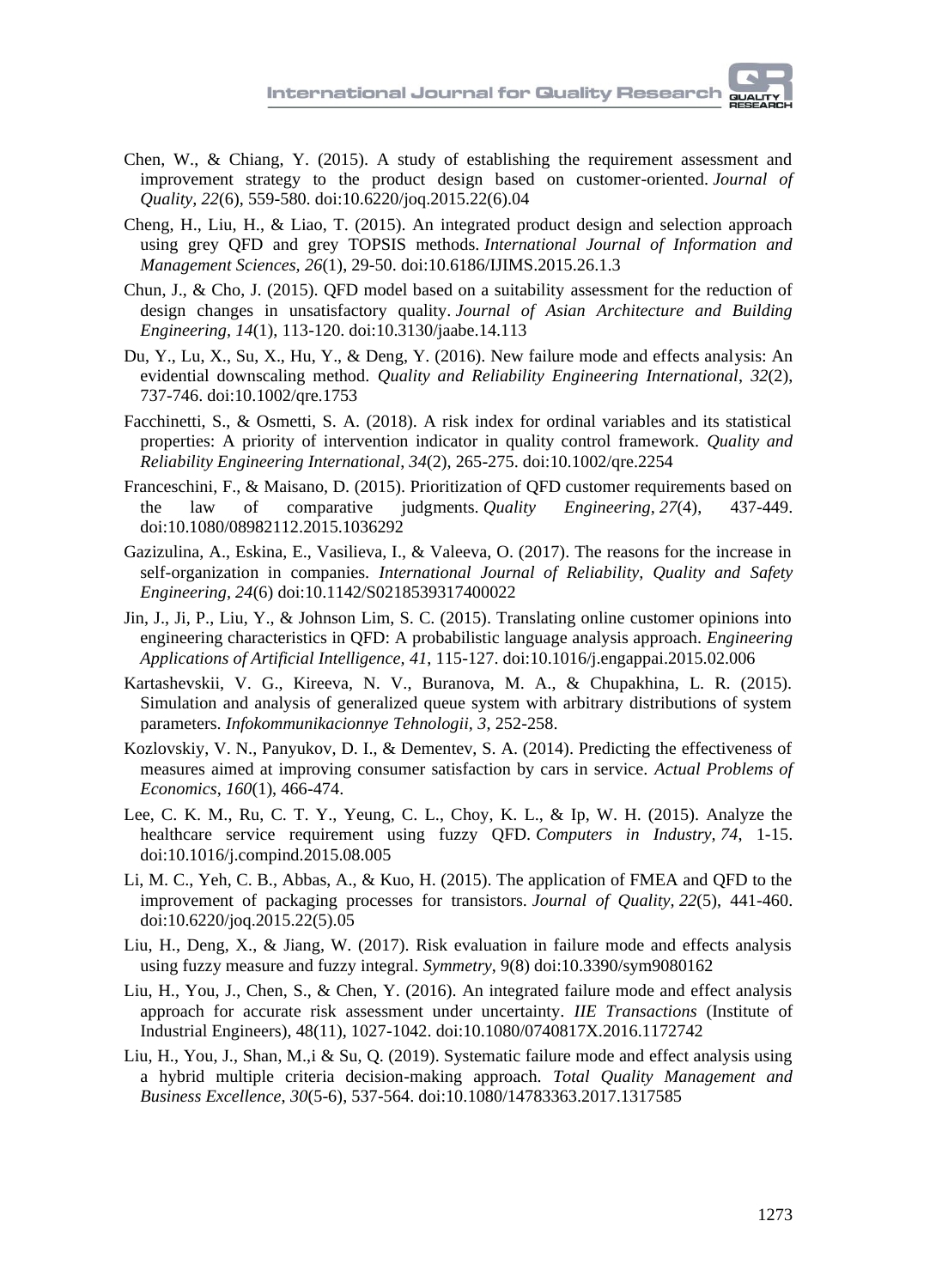- Lukichev, S., & Romanovich, M. (2016). The quality management system as a key factor for sustainable development of the construction companies. Paper presented at the *Procedia Engineering, , 165*, 1717-1721. doi:10.1016/j.proeng.2016.11.914
- Luo, X. G., Kwong, C. K., Tang, J. F., & Sun, F. Q. (2015). QFD-based product planning with consumer choice analysis. *IEEE Transactions on Systems, Man, and Cybernetics: Systems, 45*(3), 454-461. doi:10.1109/TSMC.2014.2347916
- Panyukov, D. I., & Kozlovskiy, V. N. (2014). Highlights of Russian experience in implementing ISO/TS 16949. *Life Science Journal*, *11*(SPEC. ISSUE 8), 439-444.
- Saricam, C., Kalaoglu, F., & Aksoy, A. (2015). Internal benchmarking methodology and its implementation on apparel retail industry. *Tekstil Ve Konfeksiyon, 25*(4), 352-358.
- Singh Chauhan, A., Soni, G., & Singh Rathore, A. P. (2017). Interpretive structural modelling of risk factors in new product development process: Development of an integrated framework. *International Journal of Intelligent Enterprise*, *4*(4), 361-377. doi:10.1504/IJIE.2017.089235
- Toroptsev, E. L., Marahovskiy, A. S., & Babkin, A. V. (2019). Complex modeling of the economic systems stability. Paper presented at the *IOP Conference Series: Earth and Environmental Science*, *272*(3) doi:10.1088/1755-1315/272/3/032175
- Wang, F., Li, H., Liu, A., & Zhang, X. (2015). Hybrid customer requirements rating method for customer-oriented product design using QFD. *Journal of Systems Engineering and Electronics, 26*(3), 533-543. doi:10.1109/JSEE.2015.00061
- Zhang, X., Tong, S., Eres, H., Wang, K., & Kossmann, M. (2015). Towards avoiding the hidden traps in QFD during requirements establishment. *Journal of Systems Science and Systems Engineering, 24*(3), 316-336. doi:10.1007/s11518-015-5275-z
- Zharov, V. S., & Kozlov, A. V. (2018). Management of technological development of enterprises on the basis of a life cycle model. Paper presented at the *Proceedings of the 2018 International Conference ''Quality Management, Transport and Information Security, Information Technologies'', IT and QM and IS 2018,* 181-184. doi:10.1109/ITMQIS.2018.8525109
- Zhu, J., Wang, R., & Li, Y. (2018). Failure mode and effects analysis considering consensus and preferences interdependence. *Algorithms*, *11*(4). doi:10.3390/a11040034

## **Yury Klochkov** Peter the Great St.Petersburg Polytechnic University,

St. Petersburg, Russian Federation y.kloch@gmail.com

## **Oleg Syrovatsky**

[Gazprom,](https://www.scopus.com/affil/profile.uri?afid=60022227) Moscow, Russian Federation [U2610025@mrgeng.ru](mailto:U2610025@mrgeng.ru)

#### **Dmitry Antipov** [Samara National Research](https://www.scopus.com/affil/profile.uri?afid=60011415)  [University,](https://www.scopus.com/affil/profile.uri?afid=60011415) Samara, Russian Federation [antipov.dv@ssau.ru](mailto:antipov.dv@ssau.ru)

**Sergey Glushkov** Far Eastern State Technical Fisheries University, Vladivostok, Russian Federation testcuper@mail.ru

## **Ekaterina Savich**

[Samara National Research](https://www.scopus.com/affil/profile.uri?afid=60011415)  [University,](https://www.scopus.com/affil/profile.uri?afid=60011415) Samara, Russian Federation [plaukmssau@mail.ru](mailto:plaukmssau@mail.ru)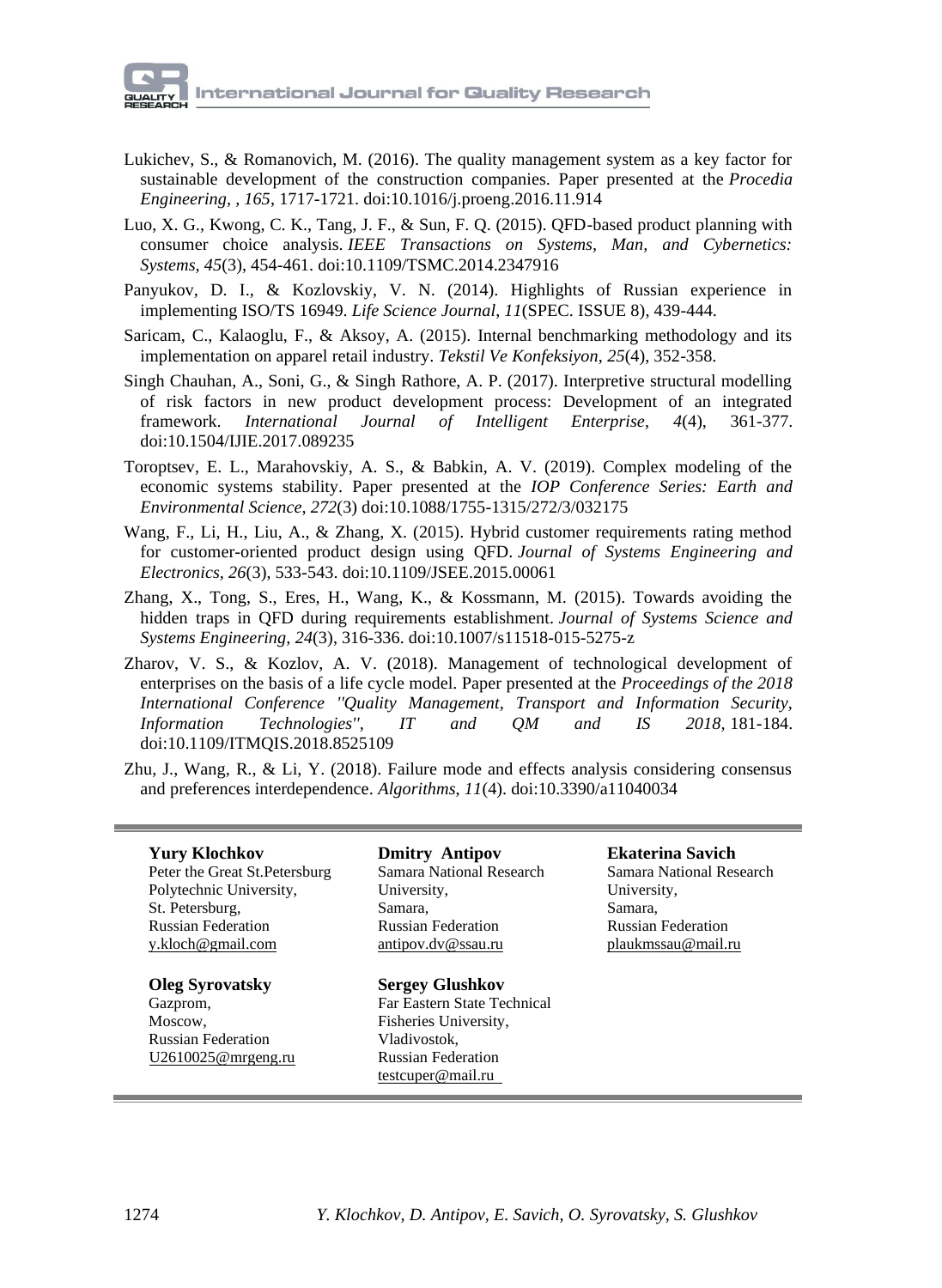

# **Appendix**

| Eather: Applysts (Stage 4)                                                      |                         |                                                  | Rick instrain (Stant 1)                                                                       |                                                                                            |                                                                                                                                   |                                                                                                                                     |                | Optimization (Steep 6) |                                                                                           |                                                                                                                           |                                                                                                                       |              |   |                |              |
|---------------------------------------------------------------------------------|-------------------------|--------------------------------------------------|-----------------------------------------------------------------------------------------------|--------------------------------------------------------------------------------------------|-----------------------------------------------------------------------------------------------------------------------------------|-------------------------------------------------------------------------------------------------------------------------------------|----------------|------------------------|-------------------------------------------------------------------------------------------|---------------------------------------------------------------------------------------------------------------------------|-----------------------------------------------------------------------------------------------------------------------|--------------|---|----------------|--------------|
| 1. The consequence of the<br>failer of the top level shows                      |                         | I Falker of the disease<br><b>b</b> games        | 7. The resson for the fallots of<br>the next lower level cleared at<br><b>flutociaties</b>    | Current waveley polices                                                                    |                                                                                                                                   | Carres detection actions                                                                                                            |                | $\frac{1}{2}$          | ł                                                                                         | Prevention actions                                                                                                        | Detection actions                                                                                                     |              |   |                |              |
| ists of parlomance, robution<br>of the service Mr of the pat-<br>to the course. |                         | low adieses reveals                              | I the presence of an endit film<br>on the conflicts of the lines.                             | Use for success provincents at<br>beautif computies that seem the<br>Aniga requirements    | 1                                                                                                                                 | Coolering input coated of the<br>and der marrelal                                                                                   | 3              | L                      |                                                                                           |                                                                                                                           |                                                                                                                       |              |   |                |              |
|                                                                                 | $\overline{\mathbf{s}}$ |                                                  | 2 the degree of melting of<br>mend preview particles.                                         |                                                                                            | 10                                                                                                                                | The extallegraphic control of<br>the country, structure but been<br>introduced into the technical<br>process of course application  | 6              | H                      |                                                                                           | bacabation of bruiting and millioni<br>of the specied proder material in<br>a relations list.                             | ×                                                                                                                     | 8            | 3 | 6              | M            |
|                                                                                 |                         |                                                  | I grandmen el partido el<br>worstnetslipedar                                                  | Solemius of the noguloril granulation<br>predat from the supplier.                         | ÷                                                                                                                                 | Couloring type cound of the<br>predet material                                                                                      | ă              | H                      |                                                                                           | Investigation of the effect of the<br>grandepoint competition of the<br>pewder on the quality of the<br>painting.         | A preparatory operation was<br>introduced into the technical<br>grecers of contegugalization<br>paneler noother       | 8            | 3 | $\mathfrak{D}$ | L            |
| les of performance reduction<br>of the needer life of the pay<br>satist make    |                         | lew mission strength.                            | 1. The chemical competition of<br>the spraesd incanal pander<br>does not most the requirement | Use for spaceing powder with a<br>benical competitor that meets the<br>design requirements |                                                                                                                                   | Conducting topol counsel of the<br>predet nuovial                                                                                   | x              | L                      |                                                                                           | ٠                                                                                                                         | ×                                                                                                                     |              |   |                |              |
|                                                                                 |                         |                                                  | -1 president of croww<br>peridor particles for speeding                                       | idiretion of the regulard grandation.<br>posite franke siggles                             | ÷                                                                                                                                 | Confecting layer control of the<br>pointer married                                                                                  | 4              | H                      |                                                                                           | lavestgates of the effect of the<br>pracaillenets's: competibles of the<br>pender on for quality of the<br><b>Justice</b> | A preparatory operation was<br>introduced into the technical<br>process of couring application.<br>powing special     | 8            | 3 | 2              | ī.           |
|                                                                                 |                         |                                                  | 1. BA Reprint of molting of<br>cosmic people perides.                                         |                                                                                            | 10                                                                                                                                | The metalling splate control of<br>the costing structure has been<br>introduced into the technical<br>pieces of contra application. | 6              | Ħ                      |                                                                                           | limitation of hosting and melting<br>of the sprayed previder material in<br>si planese per                                |                                                                                                                       | 8            | 3 | 6              | M            |
|                                                                                 | $\dot{\mathbf{z}}$      |                                                  | 1 Innocentral of the agellest<br>recassi laver                                                |                                                                                            | 10                                                                                                                                | The metalligraphic control of<br>the costing structure has been<br>introduced into the technical<br>process of conting application. | 6              | Ħ                      |                                                                                           | Development of a cooting method<br>for shuasing a layered strumen-                                                        |                                                                                                                       | 8            | 1 | 6              | L            |
|                                                                                 |                         |                                                  | 1 the presence of an entire like<br>outhe include of the later.                               | Use for spreting perche with a<br>besical coopration that meets for<br>Aniga maximums      |                                                                                                                                   | Confecting input control of the<br>powder manufall                                                                                  | 3              | L                      |                                                                                           | -                                                                                                                         | $\sim$                                                                                                                |              |   |                |              |
|                                                                                 |                         |                                                  | 2. grandom of partchs of<br>sprayed metal gooder                                              | britation of the organized granitation.<br>prodet from the signifier                       | ÷                                                                                                                                 | Conducting input control of the<br>poster mini-                                                                                     | 4              | H                      |                                                                                           | Investments of the effect of the<br>grandeneteic composition of the<br>perche in the guilty of the<br>instead             | A preparatory operation was<br>introduced into the technical<br>precess of cookie application .<br>panday condice     | 8            | 3 | $\overline{2}$ | L            |
|                                                                                 |                         | 2. the degree of method of<br>med pende pasilei. | ÷                                                                                             | 10 <sup>1</sup>                                                                            | The metallographic control of<br>the insting intuition has been<br>introduced into the technical<br>pricess of costag application | 6                                                                                                                                   | H              |                        | bioadation of brating and collinat<br>of the spoored powder material in<br>a plannes (et) | DOM:                                                                                                                      | 8                                                                                                                     | З            | 6 | M              |              |
| less of performance reduction<br>of the answer life of the pay<br>talies region |                         | <b>San Insura Star</b><br><b>HEARANT</b>         | The chemical compression of<br>the spaced investopment.<br>does not more the requirements     | Use for spreeing powder with a<br>benical competitos that meets the<br>design requirements |                                                                                                                                   | Conducting input counsel of the<br>powder received                                                                                  | $\overline{A}$ | L                      |                                                                                           | s                                                                                                                         | ÷                                                                                                                     |              |   |                |              |
|                                                                                 |                         |                                                  | 1. promission of creators:<br>precios particles for spraying                                  | bitirchies of the required promption<br>perdo inacto supine                                |                                                                                                                                   | Confering topic control of the<br>powder numerial.                                                                                  | $\overline{a}$ | Ħ                      |                                                                                           | lavoragates of the effect of the<br>pranalments composition of the<br>perche on the quility of the                        | A preparatory operation trial<br>introduced into the technical<br>process of cookie application<br>sine prode terding | 8            | 3 | $\overline{z}$ | L            |
|                                                                                 | 8                       |                                                  | 1. the degree of moting of<br>remote productionalist                                          |                                                                                            | 10                                                                                                                                | The metalligraphic control of<br>the cookig strature has been<br>introduced into the technical.<br>process of country application.  | 6              | Ħ                      |                                                                                           | litestation of heating and molting<br>of the sprayed perioder material in<br>is pleased per.                              |                                                                                                                       | 8            | з | 6              | M            |
|                                                                                 |                         |                                                  | 1. Newtone of the applied<br>man lew                                                          |                                                                                            | 10                                                                                                                                | The notalizatatic control of<br>the ceating structure has been<br>istraduced into the tachmical<br>process of cooke application     | 6              | H                      |                                                                                           | Development of a country starbed<br>fix slooking a larged strainer.                                                       | ×                                                                                                                     | $\mathbf{z}$ | 1 | 6              | L            |
| loss af parliamanca induction<br>of the service life of the gas<br>taltes ingée |                         | lev comune restance                              | L'attendaire of cerame<br>prode particles for spreake :                                       | Selection of the required as anticion.<br>preder from the napplier.                        |                                                                                                                                   | Conducting topol control of the<br>position manufall                                                                                | 4              | Ħ                      |                                                                                           | hovenigation of the effect of the<br>grandments computation of the<br>perde so he guity of he<br>crategi                  | A preparatory operation trial<br>introduced into the technical<br>process of coasting application-<br>patchy inside   | 8            | 3 | $\overline{2}$ | L            |
|                                                                                 |                         |                                                  | 1 By depre closing of<br>sonata: percito partidos                                             |                                                                                            | 10                                                                                                                                | the conclapsplat control of<br>the conting renature has been<br>introduced ago the technical<br>process of counting application.    | 6              | Ħ                      |                                                                                           | <b>Berglatian of latating and mobiled</b><br>of the special petrole superights<br>s planna (m.                            |                                                                                                                       | 8            | 3 | ö.             | $\mathbf{M}$ |
|                                                                                 | 8                       |                                                  | 1 learns of the spind<br>stratic last                                                         |                                                                                            | 10                                                                                                                                | The metallographic control of<br>the reason structure has been<br>istudies fate the technical<br>process of couring application     | 6              | H                      |                                                                                           | Detailspaced of a county method<br>for struking a lurered structure                                                       |                                                                                                                       | 8            | 1 | 6              | L            |
|                                                                                 |                         |                                                  | 2. gambion of patchs of<br>special metal gooder                                               | Selection of the coasicol acomulation<br>provincial contributions in provincial            |                                                                                                                                   | y. Costumpigos constalite.<br>porcibe superial.                                                                                     | $\Delta$       | H                      |                                                                                           | Secondarion of the effect of the<br>available this composition of the<br>perde in to pair of the                          | A preparator) operation trust<br>intolated into the technical<br>process of coating application<br>pander seeding     | 8            | 3 | ž              | L            |
|                                                                                 |                         |                                                  | 2. BA Right of outling of<br>med conde patcher.                                               |                                                                                            | 10                                                                                                                                | The metallographic counsel of<br>the coating structure has been<br>ignolared are the technical<br>process of conting application.   | 6              | Ħ                      |                                                                                           | <b>Bandaties of hosting and mebing</b><br>of the approved provider manutud in<br>a plannia jet:                           |                                                                                                                       | 8            | 3 | 6              | M            |

**Figure 4.** Fragment of the DFMEA chart